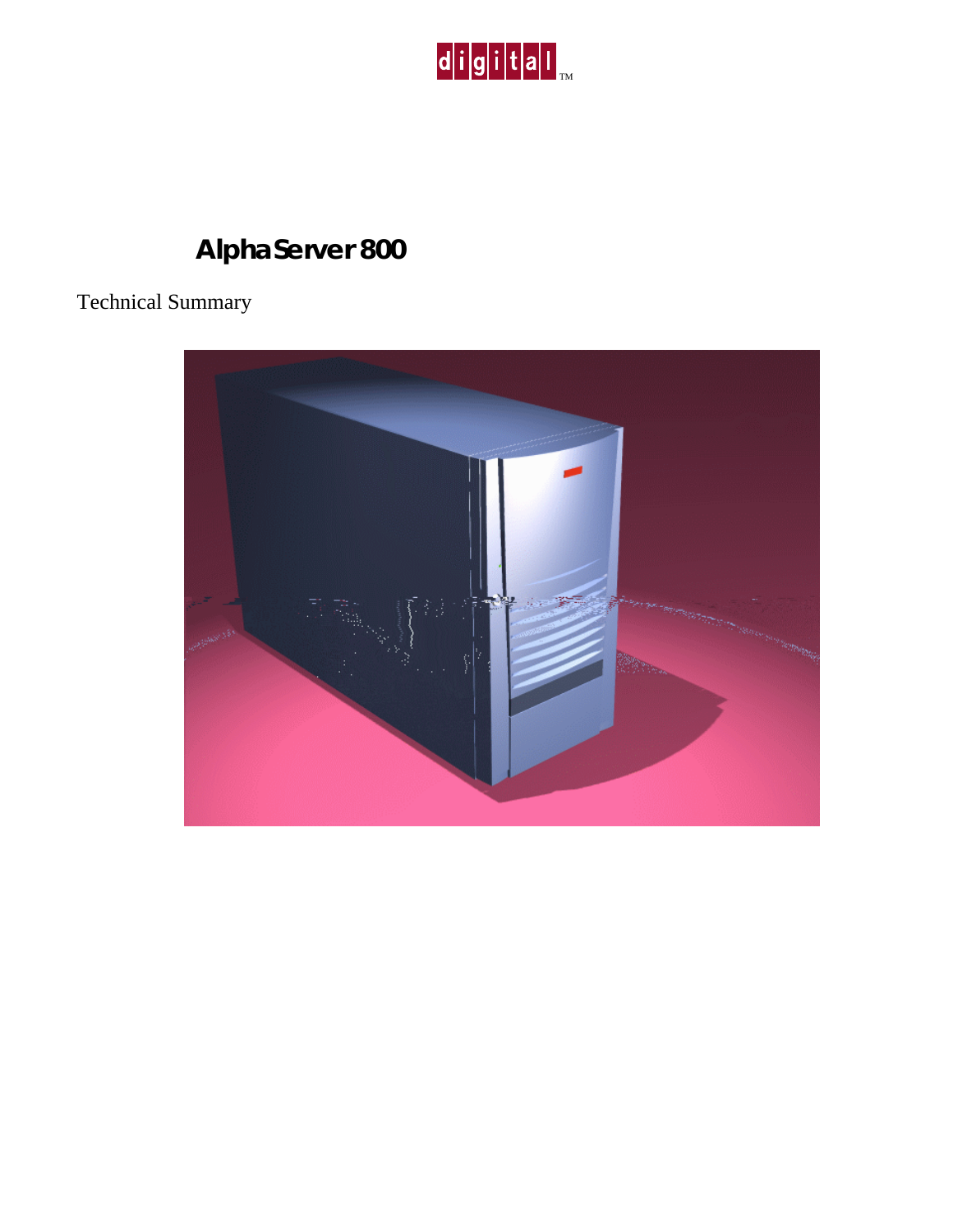## **Contents**

#### **1**

#### **Investment Protection**

AlphaServer 800 Pedestal System AlphaServer 800 Rackmount System

#### **2**

#### **AlphaServer 800 Pedestal System Components**

CPU Cards System Board I/O Buses PCI Bus EISA Bus System Memory

#### **3**

#### **Features and Benefits** System Performance

Reliability and Availability Flexible Packaging System Expansion **System Features at a Glance**

#### **4**

## **Storage Architecture**

Removable Storage SCSI Storage Expansion Hot-swap disk drives External Options **Reliability** Power Control System Thermal Management Clustering **Server Management** Operational Management Platform Management **Maintenance**

#### **5**

#### **Performance** Sources of Performance Information Information for Digital Partners **Internet Server on Windows NT and Digital UNIX Further Information on the World Wide Web**

#### **6**

**System Architecture Physical Characteristics and Operating Environment**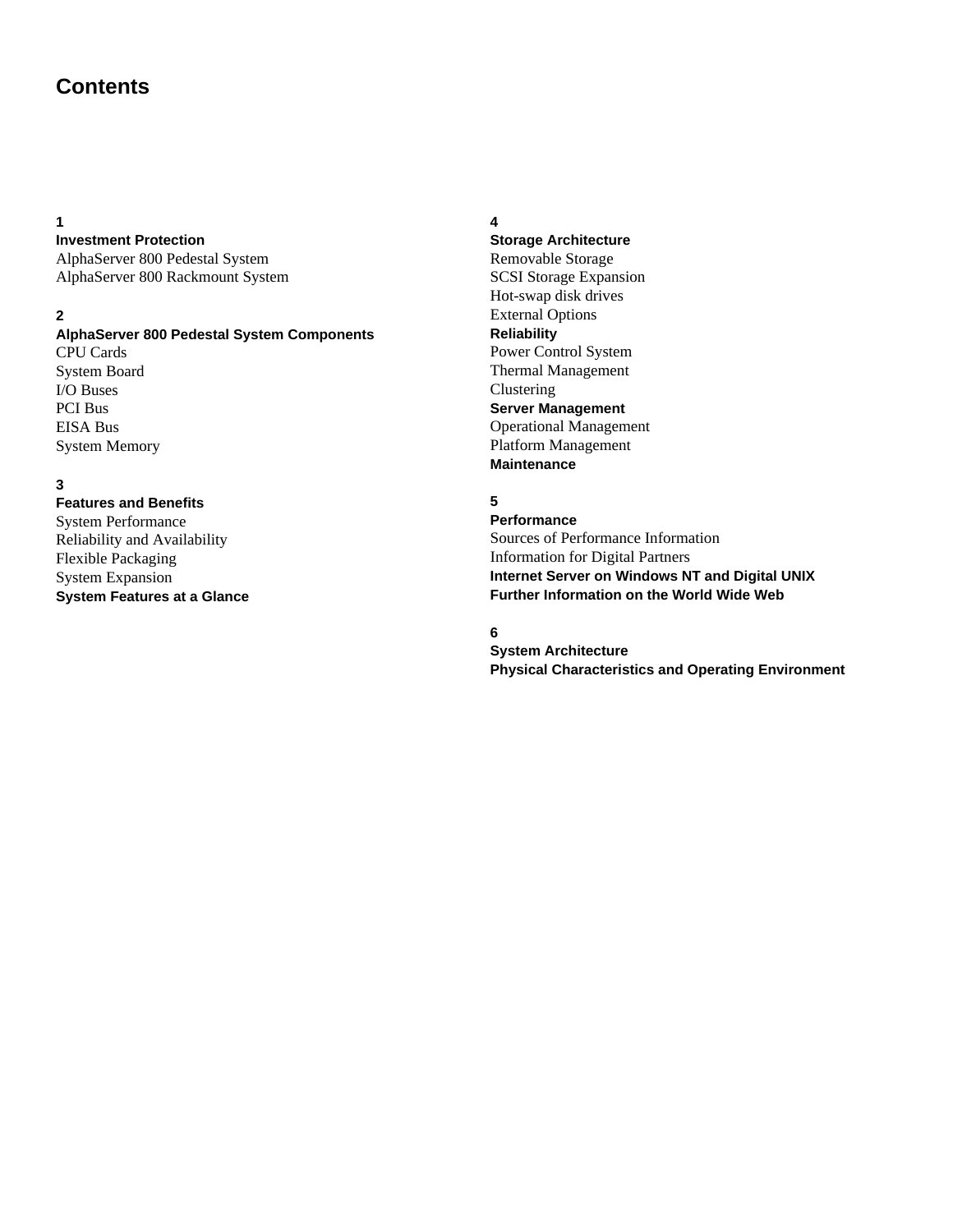## **DIGITAL AlphaServer 800**

**The DIGITAL AlphaServer 800 system provides large-server performance and features at an entry level price. It excels at applications like mail and messages, Internet web server, and remote communications server. The AlphaServer 800 incorporates many high availability features typically found only on more costly high-end servers, such as hot-swap disk drives, ECC memory, remote management console (RMC), robust server management software (ServerWORKS), and cluster support.**

#### **Investment Protection**

The AlphaServer 800 system provides investment protection you can count on. Choose from three popular operating systems: Windows NT, DIGITAL UNIX, and OpenVMS. These operating systems and thousands of applications benefit from Alpha chip performance. The CPU is based on a 21164 microprocessor that is a superscalar, super-pipelined implementation of the 64-bit Alpha RISC architecture, running at optimized price/performance speeds.

#### **AlphaServer 800 Pedestal System**

The pedestal system is a deskside, low-noise unit designed for office space where a compact footprint and low to medium disk storage capacities are required. A motherboard contains all memory (up to 1 GB of main memory) and I/O components, PCI/EISA I/O bus with option slots, and integrated I/O controllers. A separate CPU and cache daughter card allow for easy processor upgrades.

#### **AlphaServer 800 Rackmount System**

The rackmount system utilizes the same basic system box. Mounted horizontally, it fits in a standard 19-inch rack, faced with a protective bezel instead of the hinged door. The box can have up to four internal mass-storage devices; additional storage can also be mounted in the rack.

**Figure 1 AlphaServer 800 Pedestal System**





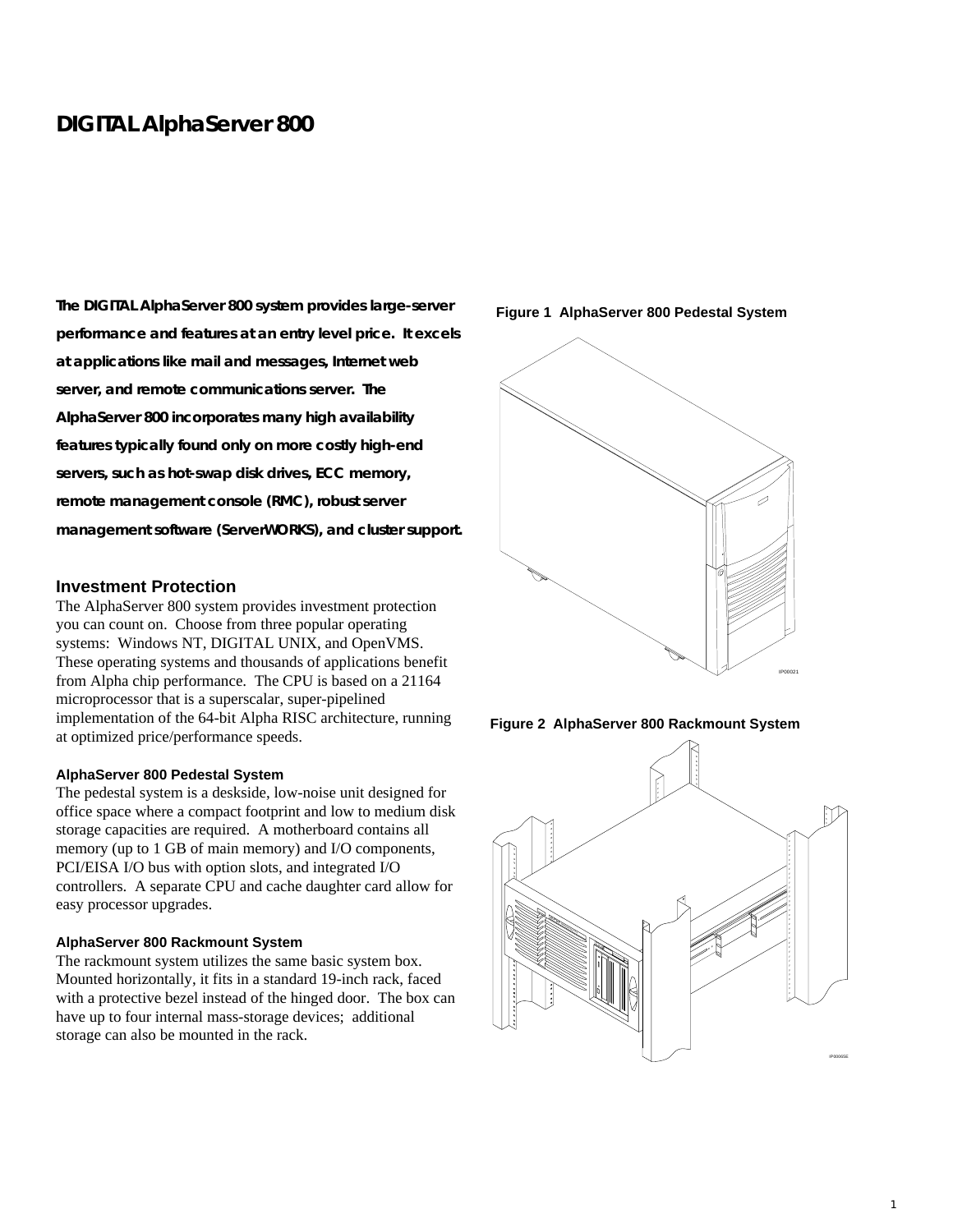## **AlphaServer 800 Pedestal System Components**

The main components of the system are shown in Figure 3.

- 1) Removable side cover of system enclosure
- 2) Floppy diskette drive
- 3) Removable media drives
- 4) Lower and upper doors
- 5) Control panel
- 6) Hard disk drives
- 7) Disk status lights
- 8) Memory banks
- 9) Remote management console
- 10) CPU daughter card
- 11) PCI/EISA bus slots
- 12) Power supply

#### **Figure 3 AlphaServer 800 System Components**



#### **CPU Cards**

Two CPU cards are available for the AlphaServer 800: 333 MHz and 400 MHz. Each card contains:

- a 21164 microprocessor
- a chipset interfacing the CPU, 256-bit wide ECC-protected memory subsystem, and 64-bit PCI bus
- 8 Kbytes of serial ROM, providing the CPU with power-up code
- 2 MB of third-level cache
- The 21164 Alpha CPU chips have the following features:
- Floating-point unit, supports DEC and IEEE floating-point data types
- 32 integer registers, 64 bits wide
- 32 floating-point registers, 64 bits wide
- 8K on-chip, direct-mapped, write-through physical data cache
- 8K on-chip, direct-mapped, read-only virtual instruction cache
- On-chip-second-level 96 KB 3-way set associative write back cache

#### **System Board**

The AlphaServer 800 system provides the following I/O functionality:

- SVGA controller, with 1MB Video RAM, supporting highresolution graphics and text display for a variety of color CRT monitors without using an expansion slot
- Fast wide single-ended SCSI controller
- Bi-directional parallel port and two serial ports
- Keyboard and mouse interface
- Remote management console (RMC) for monitoring the system from a remote location

#### **I/O Buses**

PCI and EISA I/O buses accommodate industry-standard option cards.

#### **PCI Bus**

The PCI (peripheral component interconnect) is the preferred I/O bus for high-performance I/O options. The PCI bus has the following characteristics:

- Fully compliant with *PCI Version 2.0 Specification*
- Operates at 33 MHz
- Supports three 32-bit options and one 64-bit option
- Supports onboard SVGA controller with 1 MB Video Ram

#### **EISA Bus**

The EISA bus is used for several medium-performance options, such as modems and other peripherals. It also controls the Xbus which includes the real-time clock, NVRAM, and operator control panel interface. The EISA bus is backwardcompatible with ISA bus options, provided the operating system supports the device. The EISA bus has the following characteristics:

- Operates at 8.33 MHz
- Supports up to three EISA options

#### **System Memory**

The AlphaServer 800 system memory is located on the system board. System memory consists of:

- Two banks (four DIMMs in each bank)
- 3.3V EDO ECC DIMMs
- Each bank can be 32MB, 64MB, 128MB, 256MB, 512MB
- Maximum of 1 GB memory is supported
- DIGITAL UNIX systems support one Prestoserve NVRAM option per system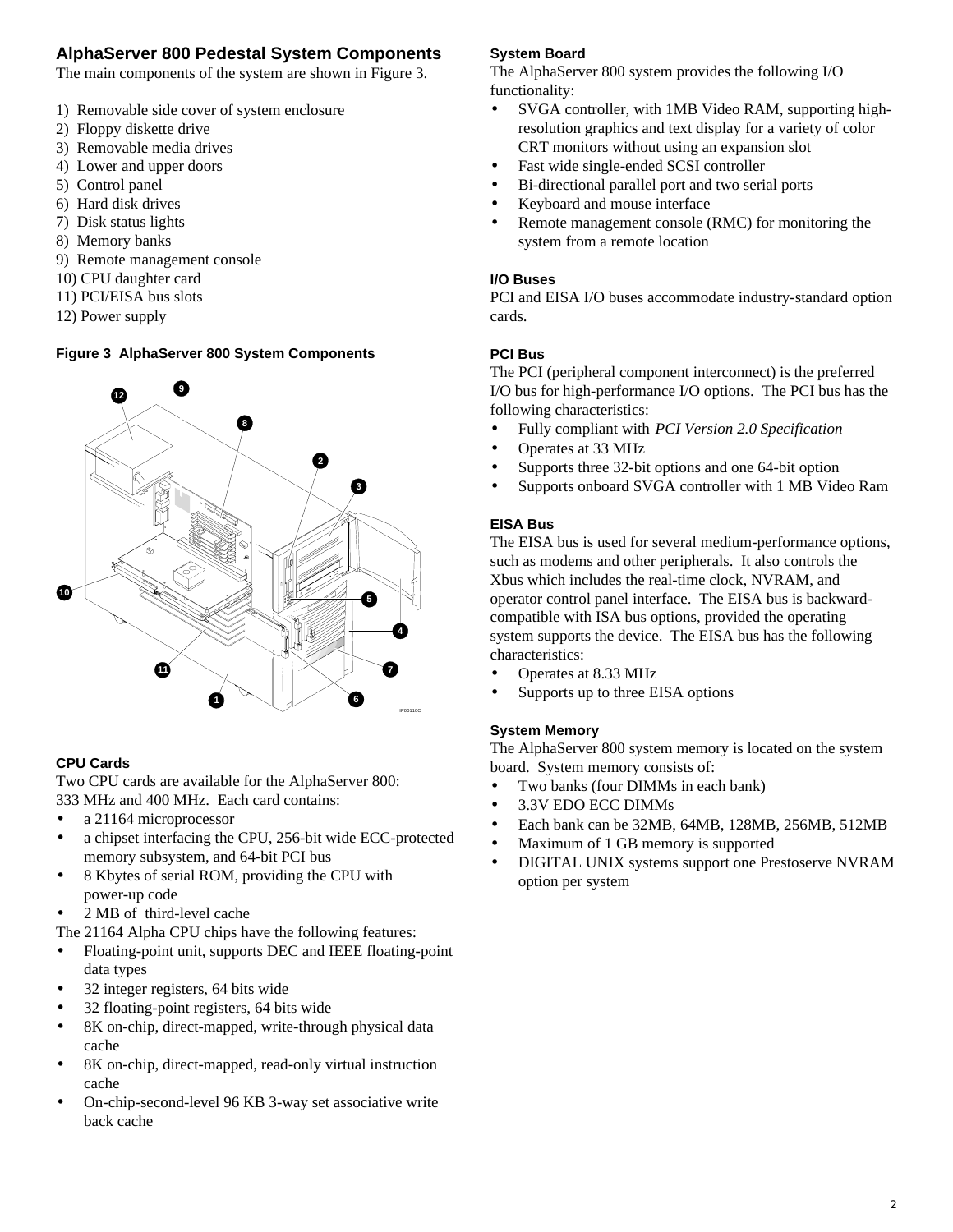## **Features and Benefits**

The AlphaServer 800 provides the following features to ensure high performance, expandability, enhanced reliability, and high availability.

#### • **System Performance**

The AlphaServer 800, with the high performance 64-bit Alpha chip architecture, is available with a 333 or 400 MHz microprocessor and 2 MB third-level cache, enhancing system performance, and significantly reducing memory transaction times. The system has an integrated PCI graphics controller and a fast wide SCSI controller, which supports tape, CD-ROM, and hard disk devices; these integrated functions free expansion slots for other I/O applications. An ultra SCSI-ready storage backplane provides high-performance drive technology.

#### • **Reliability and Availability**

The AlphaServer 800 system incorporates several features to enhance reliability and availability. Internal sensors monitor and detect internal system temperature, fan failure, and system status. Variable fan speeds adjust according to system temperature. ECC (error correction code) allows recovery from most cache and memory errors, and hot-swapping of 3.5-inch half-height devices allows for the replacement of disk drives while the system continues to operate.

#### • **Flexible Packaging**

The AlphaServer 800 system is available as a free-standing pedestal or rack-mountable box.

#### • **System Expansion**

Flexible memory architecture provides a 256-bit memory data path allowing incremental memory expansion from 32 MB to 1 GB. Three 32-bit PCI slots, one shared 64-bit PCI/EISA slot, and two dedicated EISA slots accommodate industry-standard option cards such as Ethernet, FDDI, SCSI, and modems. A modular storage system accommodates up to four 3.5-inch fullheight SCSI devices, up to three 5.25-inch half-height devices (CD-ROM or tape), and one 3.5-inch high-density diskette drive, or one 5.25-inch half-height device and one 5.25-inch full-height device. Two serial ports and one parallel port support external options such as printer, modem, or local terminal.

## **System Features at a Glance**

Table 1 summarizes the AlphaServer 800 system features and specifications.

|  | Table 1 AlphaServer 800 Server Features |  |  |
|--|-----------------------------------------|--|--|
|--|-----------------------------------------|--|--|

| Hardware                     |                                         |             |  |
|------------------------------|-----------------------------------------|-------------|--|
| Environment                  | Office environment (Class B)            |             |  |
| Processor                    | One Alpha 21164 (333 or 400 MHz)        |             |  |
| Cache on chip                |                                         |             |  |
| I-cache/D-cache              | 8 KB/8 KB                               |             |  |
| Secondary cache              | 96 KB, 3-way set associative            |             |  |
| Upgrades                     | Memory, CPU, storage                    |             |  |
| B-cache size                 | 2 MB (16 bytes wide, block size of 64   |             |  |
|                              | bytes)                                  |             |  |
| Memory (max.)                | 1 GB                                    |             |  |
| Floppy disk                  | 1.44 MB                                 |             |  |
| <b>CD-ROM</b>                | 600 MB 12x                              |             |  |
| Performance                  | <b>Model 5/333</b>                      | Model 5/400 |  |
| SPECint95                    | 9.8                                     | 11.7        |  |
| SPECfp95                     | 12.5                                    | 13.7        |  |
| SPECint_rate95               | 88                                      | 105         |  |
| SPECfp_rate95                | 113                                     | 123         |  |
| <b>Internal Storage</b>      |                                         |             |  |
| Removable media              | Up to four, including CD-ROM and        |             |  |
|                              | floppy diskette                         |             |  |
| Maximum internal             | 4 hot-swap SCSI drives                  |             |  |
| storage                      |                                         |             |  |
| Total internal storage       | 36 GB                                   |             |  |
| $IO slots$                   | 3 PCI, 2 EISA, 1 shared PCI/EISA        |             |  |
| Max. I/O throughput          |                                         |             |  |
| system throughput            | 528 MB/sec                              |             |  |
| <b>PCI</b>                   | 264 MB/sec                              |             |  |
| <b>EISA</b>                  | 33 MB/sec                               |             |  |
| <b>Operating Systems</b>     | Microsoft Windows NT Server,            |             |  |
|                              | OpenVMS, DIGITAL UNIX                   |             |  |
| <b>Availability Features</b> |                                         |             |  |
| System                       | System auto reboot, remote management   |             |  |
|                              | console (RMC), disk hot-swap, ECC       |             |  |
|                              | cache, ECC memory, ECC system bus,      |             |  |
|                              | error logging, optional uninterruptible |             |  |
|                              | power supply, memory failover, thermal  |             |  |
|                              | management                              |             |  |
| OpenVMS clusters             | Ethernet, DSSI, FDDI, SCSI, CI          |             |  |
| DIGITAL UNIX                 | SCSI, PCI to MEMORY CHANNELTM           |             |  |
| TruClusters                  | interconnect                            |             |  |
| solutions                    |                                         |             |  |
| <b>Warranty</b>              |                                         |             |  |
| Hardware                     | 3-year, on site                         |             |  |
| Software                     | 90-day SPD conformance with advisory    |             |  |
|                              | telephone support                       |             |  |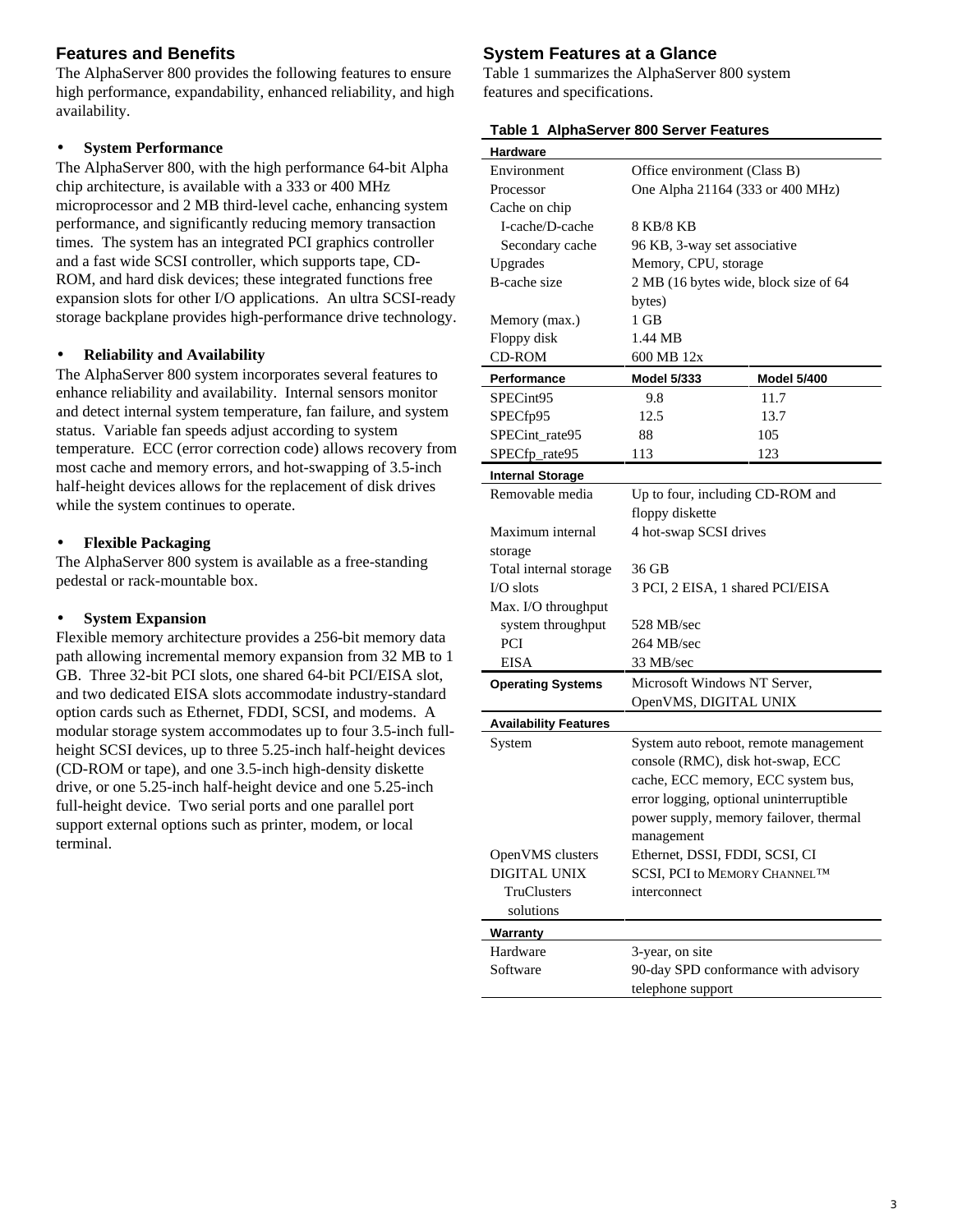## **Storage Architecture**

The AlphaServer 800 system storage architecture is designed for maximum performance and easy operation. All storage bays are accessible from the front of the system.

#### **Removable Storage**

The system includes a 3.5-inch floppy drive and CD-ROM. The built-in SCSI bus provides connectors for adding up to three single-ended SCSI devices.

#### **SCSI Storage Expansion**

The system supports optional external expansion using a PCIbased SCSI controller. Up to two SCSI breakouts are provided for SCSI expansion, with a maximum expansion in excess of 1.5 TB. A PCI RAID controller can be used for hot-swap of internal or external drives.

#### **Hot-swap disks**

Up to four 1.0-inch or 1.6-inch high 3.5-inch SCSI hard disks are accommodated in the system. These can be removed and replaced while the system remains operating.

#### **External Options**

External options include a monitor or terminal, expansion boxes, printers, RAID controller, uninterruptible power supply (UPS), and modem.

#### **Reliability**

#### **Power Control System**

The power system uses several power conditioning functions to protect against high-voltage transients. The power system is capable of withstanding under-voltage conditions and power interruptions on one or more current phases without causing physical damage. The power system also provides a small amount of continuous voltage which is used by the remote management console hardware even when the system is powered off.

#### **Thermal Management**

The system's thermal management is designed to maximize system reliability. Sensors monitor internal system temperature and fan failure, shutting down the system if necessary.

#### **Clustering**

The AlphaServer 800 system supports clustering capabilities for DIGITAL UNIX and OpenVMS. A cluster is a loosely coupled set of systems that behaves (is addressed and managed) like a single system, but provides high levels of availability through redundant CPUs, storage, and data paths. Clusters are also highly scalable, meaning that CPU, I/O, storage, and application resources can be added incrementally to efficiently grow capacity. For customers, this translates to reliable access to system resources and data, and investment protection of both hardware and software.

- DIGITAL UNIX supports TruCluster and SCSI based clusters.
- OpenVMS supports SCSI, CI, Ethernet, FDDI, and DSSI based clusters.

#### **Server Management**

The AlphaServer products support important operational and platform management requirements.

#### **Operational Management**

*Server/Network Management*. ServerWORKS Manager software is included with each system. This software utilizes the Simple Network Management Protocol (SNMP) environment to assist the network or server administrator by constantly monitoring the network for problems, thus avoiding expensive downtime. The software monitors vital server information, such as CPU and file system utilization, as well as the condition of the network supported by the management console.

*Remote Server Management*. The remote management console (RMC), integrated on the system board, enables the user to monitor and control the system remotely and also provides operator paging under "alert" conditions. This console lets the administrator perform several tasks from a serial console: monitor the power supplies, temperature, and fans, and reset, halt, and power the system on or off, regardless of the operating system or hardware state.

#### **Platform Management**

The AlphaServer 800 system supports platform management tasks such as manipulating and monitoring hardware performance, configuration, and errors. For example, the operating systems provide a number of tools to detect and display errors in the system error log file. Other software can be used to analyze and diagnose such errors.

In addition, every AlphaServer system provides robust console firmware. Hardware configuration tools and diagnostics facilitate quick installation and troubleshooting. The system operator can use simple console commands to show the system configuration, devices, boot and operational parameters, and recorded errors.

#### **Maintenance**

The system covers slide off, making components easy to access. The CPU, memory, PCI, and EISA options are plug-in cards that require no special switch or jumper settings for normal operation.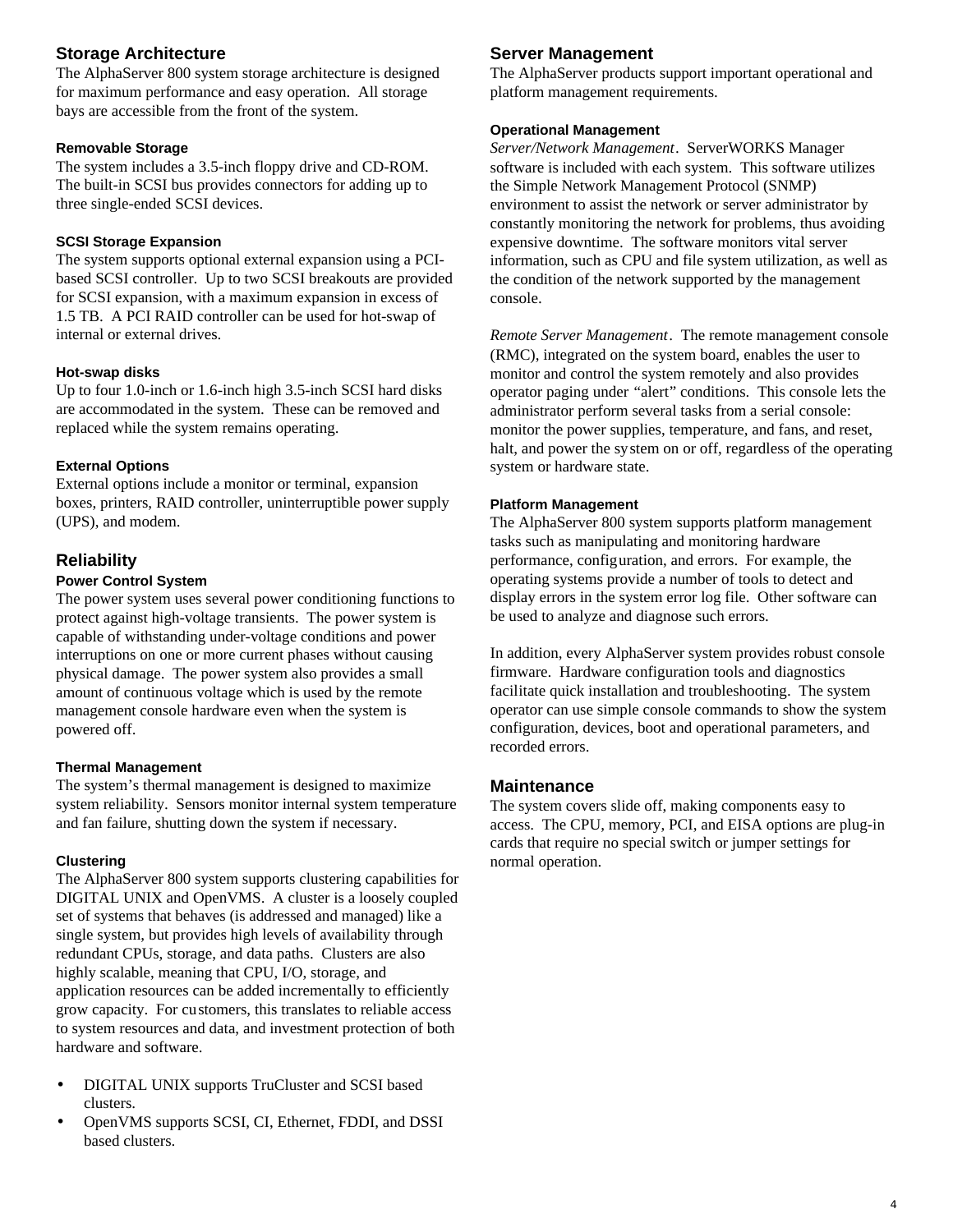## **Performance**

DIGITAL has an ongoing program of performance engineering, using industry-standard benchmarks that allow comparisons across major vendors' systems. These benchmarks against competitive systems are based on comparable CPU performance, coupled with comparable memory and disk expandability.

Remember that system performance depends on application characteristics. Thus, benchmark information is one helpful "data point" to be used in conjunction with other purchase criteria such as features, service, and price.

#### **Sources of Performance Information**

You can access performance information from DIGITAL using your fax machine as well as several online sources.

• *InstaFACTS*. The InstaFACTS fax service delivers information directly to your fax machine. Call 1-800-723-4431 (through a touch-tone phone in the U.S.A. and Canada) and 908-885-6426 (outside the U.S.A. and Canada). A catalog of documents is available from which you can order an abbreviated table of performance information, including DIGITAL performance briefs and flashes, TPC results, AIM results, and graphics results.

- *FTP*. Access performance documents from ftp://gatekeeper.dec.com. The directory is pub/DEC/DECinfo/performance.
- *World Wide Web*. The document URL (Uniform Resource Locator) is http://www.digital.com/info/performance.html.

#### **Information for DIGITAL Partners**

DIGITAL partners can access DIGITAL's Integrated Repository from DECGenisys V1.2. *Digital Today*, *Business Partner Edition*, occasionally contains articles on performance of Alpha systems and announcements of available documents. Also see the Alliances and Partners web site located at http://www.digital.com/other-servers.html.

## **Internet Server on Windows NT and DIGITAL UNIX**

The AlphaServer 800 system comes ready with all popular modes of connection to the Internet. It can also be preconfigured with the most commonly used Internet applications, allowing customers immediate access to Internet information, news groups, and electronic mail.

### **Further Information on the World Wide Web**

The web site located at http://www.digital.com/alphaserver offers further information on the DIGITAL AlphaServer line.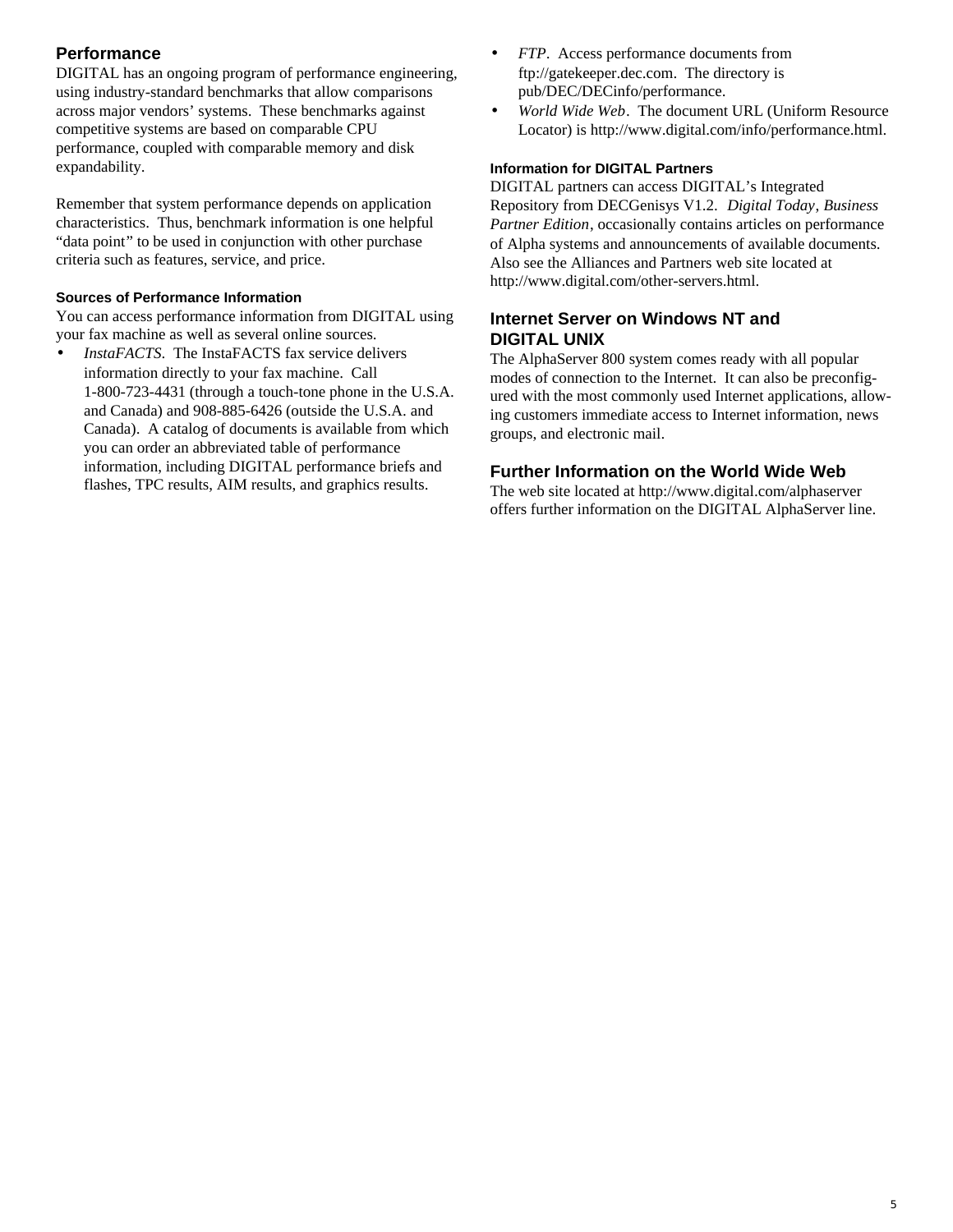## **System Architecture**

Figure 4 shows the AlphaServer 800 system architecture.

#### **Figure 4 System Architecture**

#### **333-400 MHz Processor**



## **Physical Characteristics and Operating Environment**

Table 2 lists the physical characteristics and operating conditions for the AlphaServer 800 pedestal system and AlphaServer 800 rackmount system.

| <b>Characteristic</b>          | AlphaServer 800 Pedestal                        | AlphaServer 800 Rackmount                            |
|--------------------------------|-------------------------------------------------|------------------------------------------------------|
| Height                         | 45 cm (17.7 in.)                                | 22 cm (8.6 in.) fits 8.75 in. [5U] standard EIA 310D |
| Width                          | $22.6$ cm $(8.9 \text{ in.})$                   | standard EIA 310D (RETMA) cabinet                    |
| Depth                          | $65.8$ cm $(25.9$ in.)                          | $63.8$ cm $(25.1 \text{ in.})$                       |
| Weight                         | typical: $24.5 \text{ kg}$ (54 lbs)             | typical: $24.5 \text{ kg}$ (54 lbs)                  |
|                                | maximum: $28 \text{ kg} (62 \text{ lbs})$       | maximum: $28kg(62)$ lbs)                             |
| Operating environment          | Class B                                         | Class B                                              |
| Operating temperature          | $10C-40\textdegree C$ (50-104 $\textdegree F$ ) | $10C-35\textdegree C (50-95\textdegree F)$           |
| Operating humidity             | 20-80%                                          | 20-80%                                               |
| Nominal voltage                | $110-120$ V (operating)                         | $110-120$ V (operating)                              |
|                                | $220-240$ V (service)                           | $220-240$ V (service)                                |
| Frequency range                | 57–63 Hz (operating)                            | 57–63 Hz (operating)                                 |
|                                | $47-53$ Hz (service)                            | $47-53$ Hz (service)                                 |
| Power consumption (max.)       | 450 watts                                       | 450 watts                                            |
| RMS current at nominal voltage | 7.0 amps (operating)                            | 7.0 amps (operating)                                 |
| (steady state)                 | 3.0 amps (service)                              | 3.0 amps (service)                                   |

**Table 2 AlphaServer 800 Physical Characteristics**